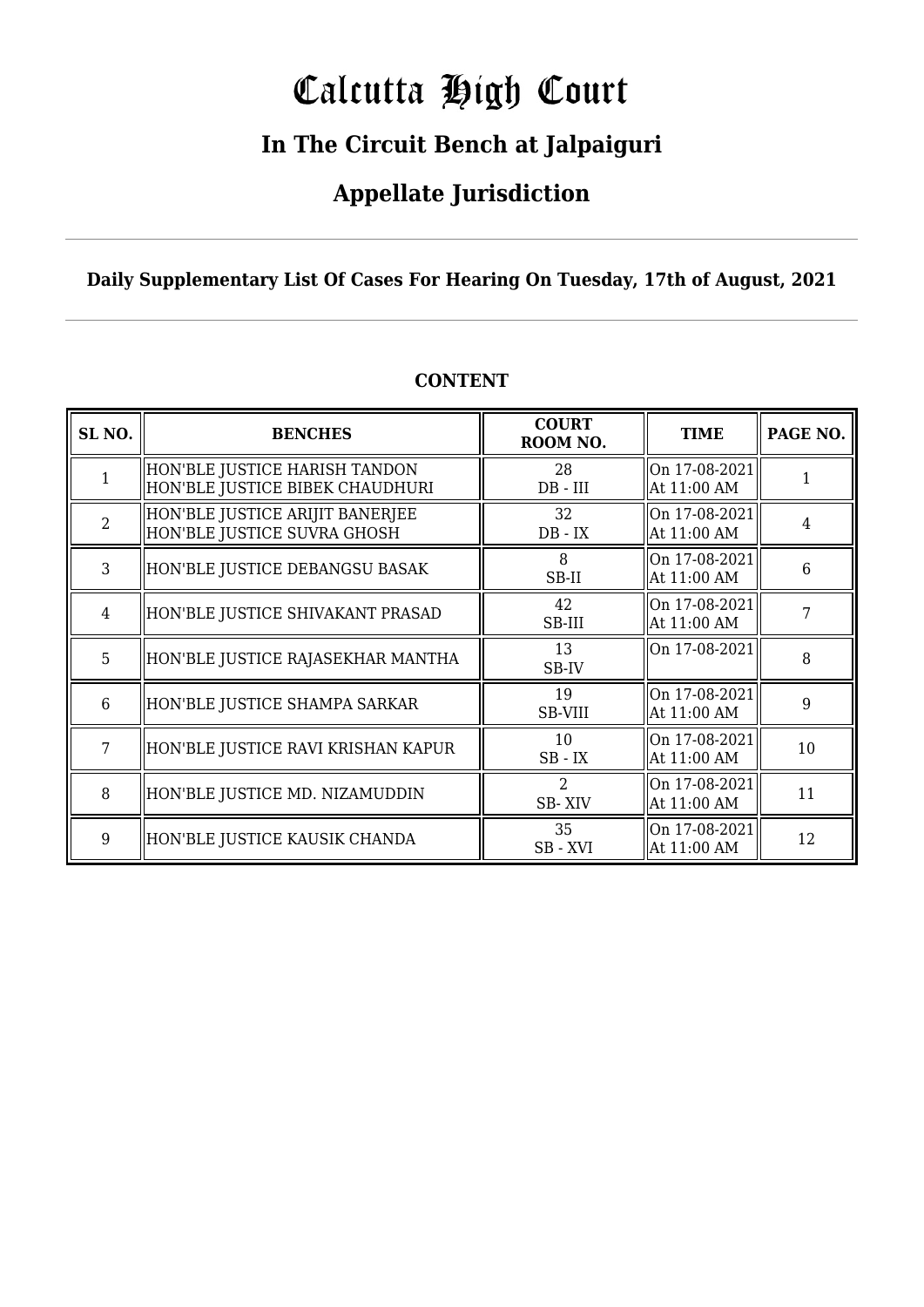

**DAILY CAUSELIST For Tuesday The 17th August 2021**

**COURT NO. 28**

**DIVISION BENCH (DB - III)**

**AT 11:00 AM**

**HON'BLE JUSTICE HARISH TANDON HON'BLE JUSTICE BIBEK CHAUDHURI**

**(VIA VIDEO CONFERENCE)**

**FROM PRINCIPAL BENCH**

### **TO BE MENTIONED**

| 1 | CRM/809/2021                     | <b>GOPAL NAMA DAS</b><br>VS<br>THE STATE OF WEST<br><b>BENGAL</b>                                                                     | MS. SUMAN<br><b>SEHANABIS</b><br>(MANDAL) |
|---|----------------------------------|---------------------------------------------------------------------------------------------------------------------------------------|-------------------------------------------|
| 2 | CRM/518/2021<br>[Dismissed File] | <b>GOPAL NAMODAS</b><br><b>VS</b><br>THE STATE OF WEST<br><b>BENGAL</b>                                                               | <b>HILLOL SAHA</b><br><b>PODDER</b>       |
|   | IA NO: CRAN/1/2021               |                                                                                                                                       |                                           |
|   |                                  | <b>FOR ORDERS</b>                                                                                                                     |                                           |
| 3 | [JJ]<br>In CRM/497/2021          | IA NO. CRAN/1/2021 RAMESH MANJU BISHNOI@<br>RAMESH MANJU BISHNOY@<br>RAMESH KUMAR BISHNOI<br>Vs<br>THE STATE OF WEST<br><b>BENGAL</b> | PRITAM ROY<br>PRITAM ROY                  |
|   |                                  | <b>APPLICATION FOR BAIL</b>                                                                                                           |                                           |
| 4 | CRM/722/2021                     | RAJESH MUNDA @ GUTTU<br><b>VS</b><br>THE STATE OF WEST<br>BENGAL                                                                      | <b>ARIJIT GHOSH</b>                       |
| 5 | CRM/748/2021                     | RANJAN ROY AND ANR<br><b>VS</b><br>State of West Bengal                                                                               | <b>NASER ALI</b>                          |
| 6 | CRM/786/2021                     | TAPASH SARKAR @ HODOL<br><b>VS</b><br>THE STATE OF WEST<br><b>BENGAL</b>                                                              | ANIRBAN BANERJEE                          |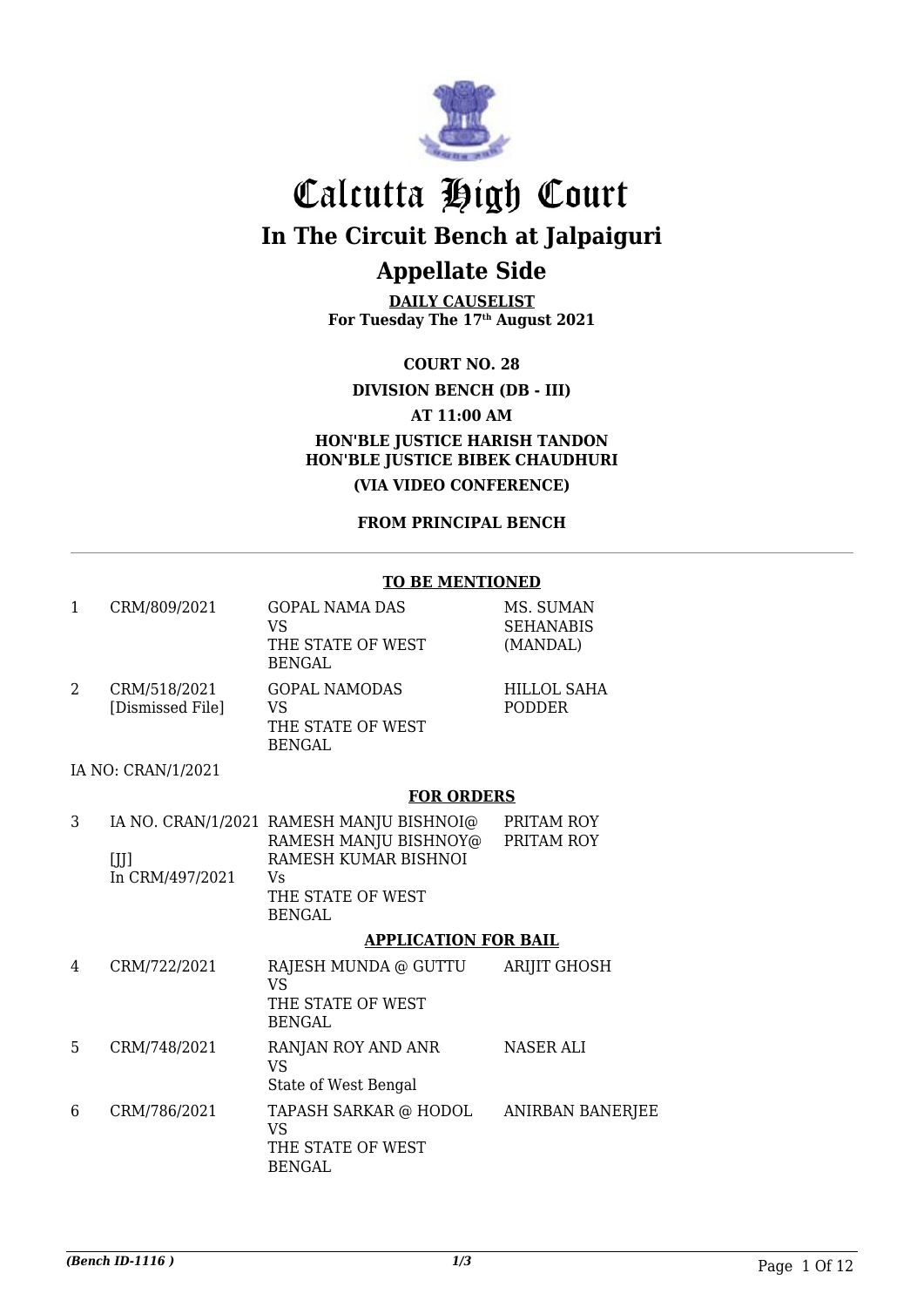| 7  | CRM/796/2021    | <b>SAMSUN NISHA</b><br><b>VS</b>                                                           | DEBAJIT KUNDU                          |
|----|-----------------|--------------------------------------------------------------------------------------------|----------------------------------------|
|    |                 | THE STATE OF WEST<br><b>BENGAL</b>                                                         |                                        |
| 8  | CRM/799/2021    | SATYEN ROY @ CHANDIA<br><b>VS</b><br>THE STATE OF WEST<br><b>BENGAL</b>                    | DEBAJIT KUNDU                          |
| 9  | CRM/812/2021    | <b>BILTU SEN</b><br>VS<br>THE STATE OF WEST<br><b>BENGAL</b>                               | <b>SHYAMAL BARMAN</b>                  |
|    |                 | <b>APPLICATION FOR ANTICIPATORY BAIL</b>                                                   |                                        |
| 10 | CRM/657/2021    | PARITOSH BOSE AND ANR<br><b>VS</b><br>State of West Bengal                                 | <b>PRAVAS</b><br><b>BHATTACHARYA</b>   |
| 11 | CRM/719/2021    | NIRMAL BARMAN<br><b>VS</b><br>State of West Bengal                                         | <b>SANTANU MAJI</b>                    |
| 12 | CRM/759/2021    | SONATANAN ROY @<br><b>SANATAN ROY</b><br><b>VS</b><br>THE STATE OF WEST                    | HILLOL SAHA<br><b>PODDER</b>           |
| 13 | CRM/764/2021    | <b>BENGAL</b><br>RATUL MALAKAR<br><b>VS</b><br>State of West Bengal                        | <b>SANANDA</b><br><b>BHATTACHARYYA</b> |
| 14 | CRM/766/2021    | MODON DAS @ MADAN DAS<br><b>AND ANR</b><br><b>VS</b><br>THE STATE OF WEST<br><b>BENGAL</b> | JAYDEEP KANTA<br><b>BHOWMIK</b>        |
| 15 | CRM/769/2021    | <b>RATAN ROY</b><br>VS<br>THE STATE OF WEST<br><b>BENGAL</b>                               | DEBAJIT KUNDU                          |
| 16 | CRM/780/2021    | HIRANMOY ROY @<br><b>HIRANMAY ROY</b><br><b>VS</b><br>THE STATE OF WEST<br><b>BENGAL</b>   | ANIRBAN BANERJEE                       |
| 17 | CRM/810/2021    | ABU CHHAYED @ TINKU @<br>ABU SAHED AND ORS<br><b>VS</b>                                    | <b>SUDIP GUHA</b>                      |
|    |                 | THE STATE OF WEST<br><b>BENGAL</b>                                                         |                                        |
|    |                 | <b>APPLICATION</b>                                                                         |                                        |
| 18 |                 | IA NO. CRAN/1/2021 BAIDYA CHAKRABORTY<br>Vs<br>THE STATE OF WEST                           | MADHUSHRI DUTTA<br>MADHUSHRI DUTTA     |
|    | In CRM/510/2021 | <b>BENGAL</b>                                                                              |                                        |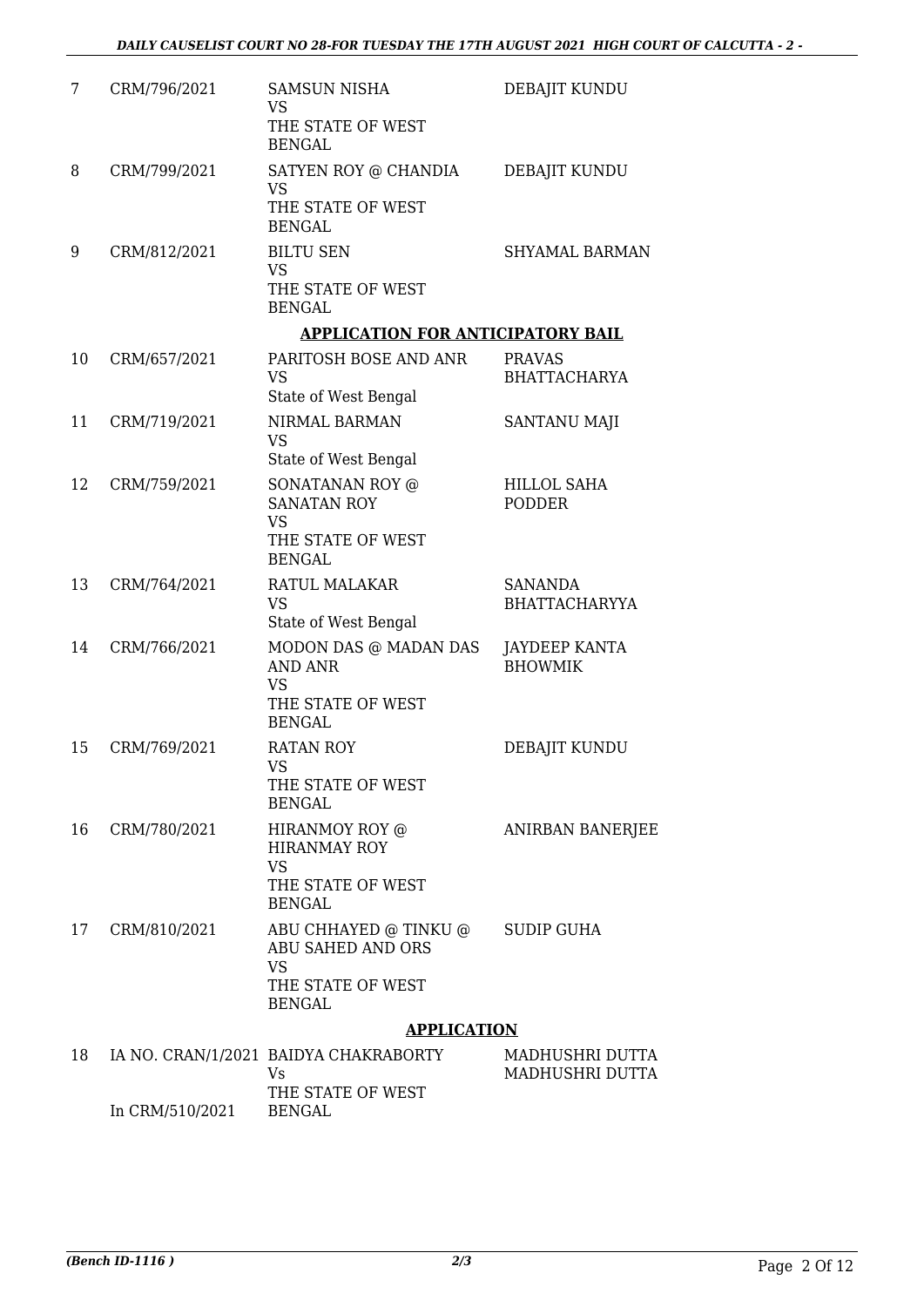| 19 |                 | IA NO. CRAN/1/2021 NEMAI KARMAKAR @ NIMAI | KALLAL GHOSH |
|----|-----------------|-------------------------------------------|--------------|
|    |                 | Vs                                        | KALLAL GHOSH |
|    |                 | THE STATE OF WEST                         |              |
|    | In CRM/575/2021 | BENGAL                                    |              |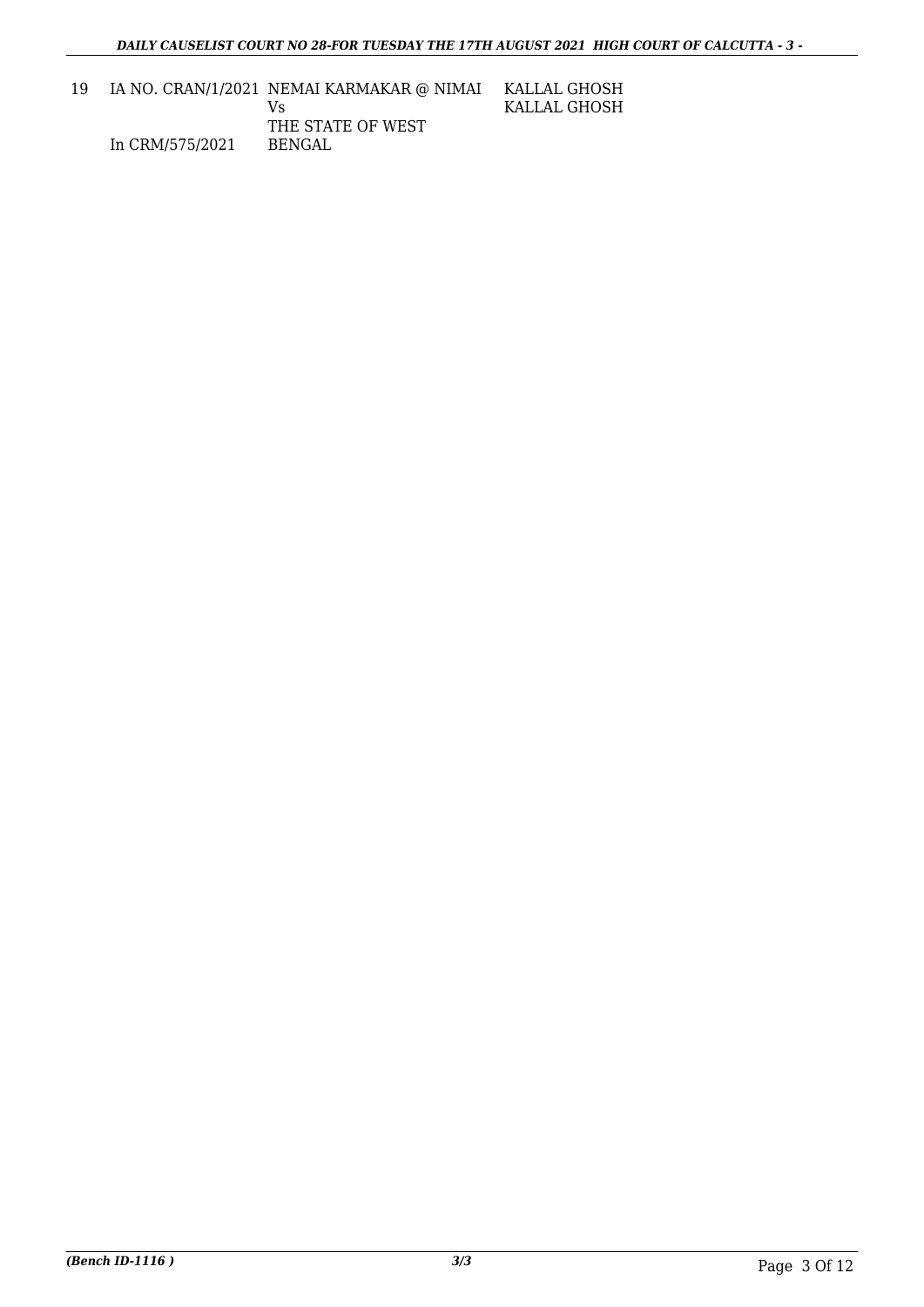

**DAILY CAUSELIST For Tuesday The 17th August 2021**

**COURT NO. 32**

**DIVISION BENCH (DB - IX)**

**AT 11:00 AM**

**HON'BLE JUSTICE ARIJIT BANERJEE HON'BLE JUSTICE SUVRA GHOSH**

**(VIA VIDEO CONFERENCE)**

**FROM PRINCIPAL BENCH**

### **APPLICATION FOR BAIL**

| $\mathbf{1}$ | CRM/750/2021                                                                             | <b>RAJESH SARKAR</b><br><b>VS</b><br>THE STATE OF WEST<br><b>BENGAL</b>         | <b>HILLOL SAHA</b><br><b>PODDER</b>                                       |
|--------------|------------------------------------------------------------------------------------------|---------------------------------------------------------------------------------|---------------------------------------------------------------------------|
| 2            | CRM/772/2021                                                                             | JYOTISH BARMAN AND ANR<br>VS<br>THE STATE OF WEST<br><b>BENGAL</b>              | JAYDEEP KANTA<br><b>BHOWMIK</b>                                           |
| 3            | CRM/801/2021                                                                             | SAHID MIYA @ SAHID MIAH<br>VS.<br>THE STATE OF WEST<br><b>BENGAL</b>            | <b>HILLOL SAHA</b><br><b>PODDER</b>                                       |
| 4            | CRM/819/2021                                                                             | <b>SAPATH DAS</b><br><b>VS</b><br>THE STATE OF WEST<br><b>BENGAL</b>            | <b>ARIJIT GHOSH</b>                                                       |
| 5            | CRM/834/2021<br>[19.08.2021]                                                             | <b>SUKUMAR SEN</b><br><b>VS</b><br>State of West Bengal                         | <b>SABIR ALI</b>                                                          |
| 6            | $[19.08.2021]$ [3.00<br>$P.M$ ] [C]<br>In CRM/479/2021                                   | IA NO. CRAN/1/2021 SOHONLAL AND ANR<br>Vs<br>THE STATE OF WEST<br><b>BENGAL</b> | <b>JAYDEEP KANTA</b><br><b>BHOWMIK</b><br>JAYDEEP KANTA<br><b>BHOWMIK</b> |
| 7            | IA NO. CRAN/1/2021 RUSTOM MIAH<br>$[19.08.2021]$ [3.00<br>$P.M$ ] [C]<br>In CRM/509/2021 | Vs<br>THE STATE OF WEST<br><b>BENGAL</b>                                        | <b>ARUSHI RATHORE</b><br><b>ARUSHI RATHORE</b>                            |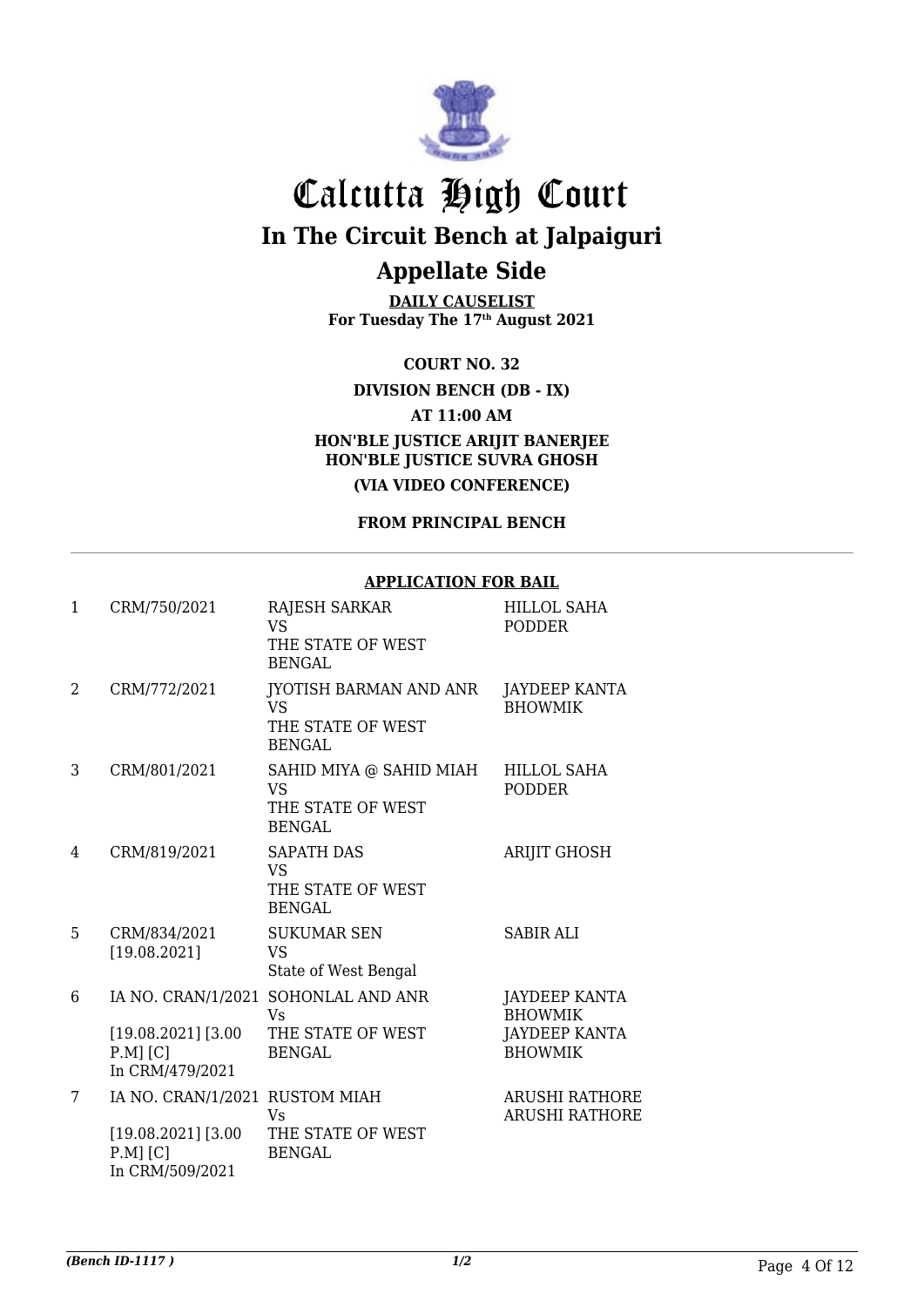| 8  |                                           | IA NO. CRAN/1/2021 NANDALAL SARKAR<br>Vs                                                      | ARNAB SAHA<br>ARNAB SAHA      |
|----|-------------------------------------------|-----------------------------------------------------------------------------------------------|-------------------------------|
|    | [19.08.2021]<br>In CRM/429/2021 BENGAL    | THE STATE OF WEST                                                                             |                               |
| 9  | IA NO. CRAN/1/2021 ANCHHAR ALI            | Vs                                                                                            | SABIR ALI<br><b>SABIR ALI</b> |
|    | [23.08.2021]<br>In CRM/529/2021           | THE STATE OF WEST<br><b>BENGAL</b>                                                            |                               |
| 10 | CRM/530/2021<br>(With CRAN/1/2021) SARKAR | PHANI SARKAR @ FANI<br><b>VS</b><br>THE STATE OF WEST<br><b>BENGAL</b>                        | <b>SABIR ALI</b>              |
| 11 | CRM/793/2021                              | HILLOL CHAKRABORTY @<br>HILLOL CHAKRABARTY<br><b>VS</b><br>THE STATE OF WEST<br><b>BENGAL</b> | HILLOL SAHA<br>PODDER         |
| 12 | CRM/794/2021                              | HARI ROY CHOWDHURY<br><b>VS</b><br>THE UNION OF INDIA                                         | HILLOL SAHA<br><b>PODDER</b>  |
| 13 | CRM/744/2021<br>(For Calling Report)      | KHOKAN ADHIKARY @<br><b>BHOBOR AND ORS</b><br><b>VS</b><br>THE STATE OF WEST<br><b>BENGAL</b> | SUDIP GUHA                    |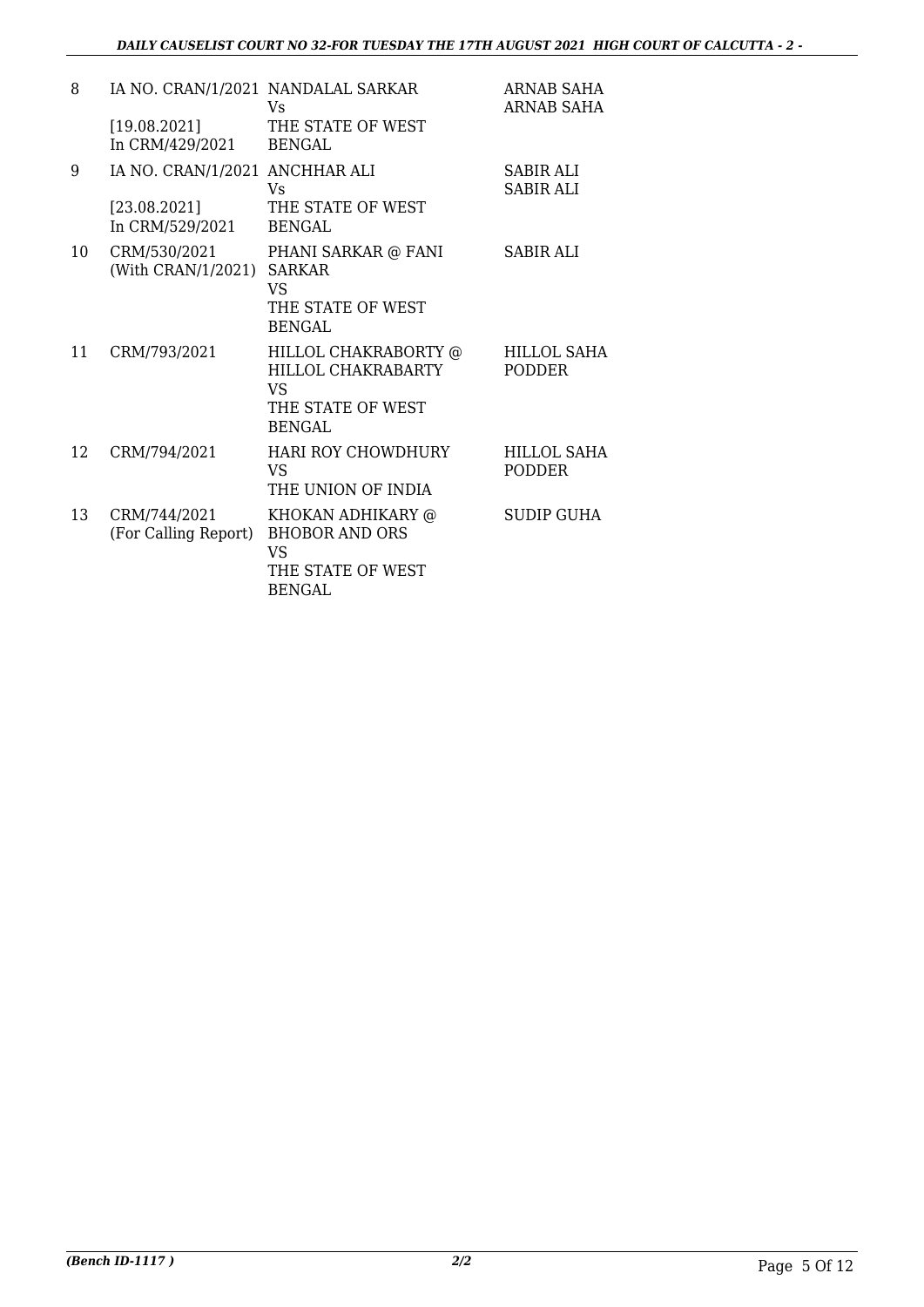

**DAILY CAUSELIST For Tuesday The 17th August 2021**

**COURT NO. 8 SINGLE BENCH (SB-II) AT 11:00 AM HON'BLE JUSTICE DEBANGSU BASAK (VIA VIDEO CONFERENCE)**

**FROM PRINCIPAL BENCH**

| $\mathbf{1}$ | WPA/1142/2021 | M/S. JALPAIGURI WOOD<br><b>CRAFT AND ANR</b><br>VS.<br>THE STATE OF WEST<br><b>BENGAL AND ORS</b> | DEBORSHI DHAR        |
|--------------|---------------|---------------------------------------------------------------------------------------------------|----------------------|
| 2            | WPA/1143/2021 | M/S SAHA PLYWOOD<br>INDUSTRIES AND ANR<br>VS.<br>THE STATE OF WEST<br><b>BENGAL AND ORS</b>       | DEBORSHI DHAR        |
| 3            | WPA/1144/2021 | LAXMI TIMBER INDUSTRIES<br>AND ANR<br><b>VS</b><br>THE STATE OF WEST<br><b>BENGAL AND ORS</b>     | DEBORSHI DHAR        |
| 4            | WPA/1151/2021 | S.A. PLYWOOD INDUSTRY<br>PVT. LTD. AND ANR<br>VS<br>THE STATE OF WEST<br><b>BENGAL AND ORS</b>    | <b>DEBORSHI DHAR</b> |
| 5            | WPA/1153/2021 | TIRUPATI PLYWOOD<br>INDUSTRIES AND ANR<br>VS<br>THE STATE OF WEST<br><b>BENGAL AND ORS</b>        | DEBORSHI DHAR        |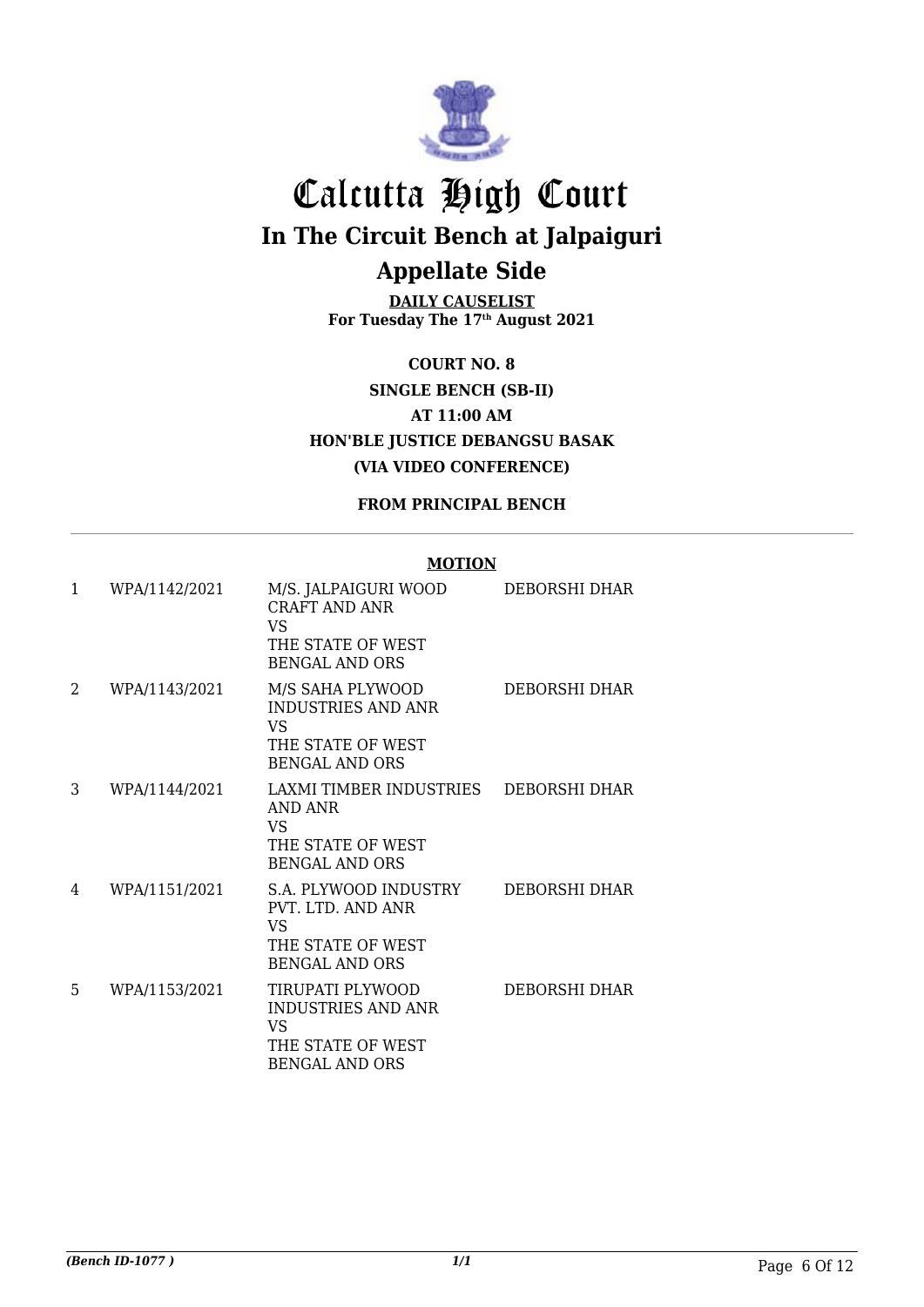

**DAILY CAUSELIST For Tuesday The 17th August 2021**

**COURT NO. 42 SINGLE BENCH (SB-III) AT 11:00 AM HON'BLE JUSTICE SHIVAKANT PRASAD (VIA VIDEO CONFERENCE)**

**FROM PRINCIPAL BENCH**

### **BAIL IN CONNECTION WITH APPEAL**

|                | IA NO. CRAN/2/2021 SUDIB BARMAN @ SUDIP | HILLOL SAHA   |
|----------------|-----------------------------------------|---------------|
|                | <b>BARMAN @ SUDHA</b>                   | <b>PODDER</b> |
|                | V۹                                      | HILLOL SAHA   |
| In CRA/11/2021 | THE STATE OF WEST                       | <b>PODDER</b> |
|                | BENGAL AND ANR                          |               |

*(Bench ID-1019 ) 1/1* Page 7 Of 12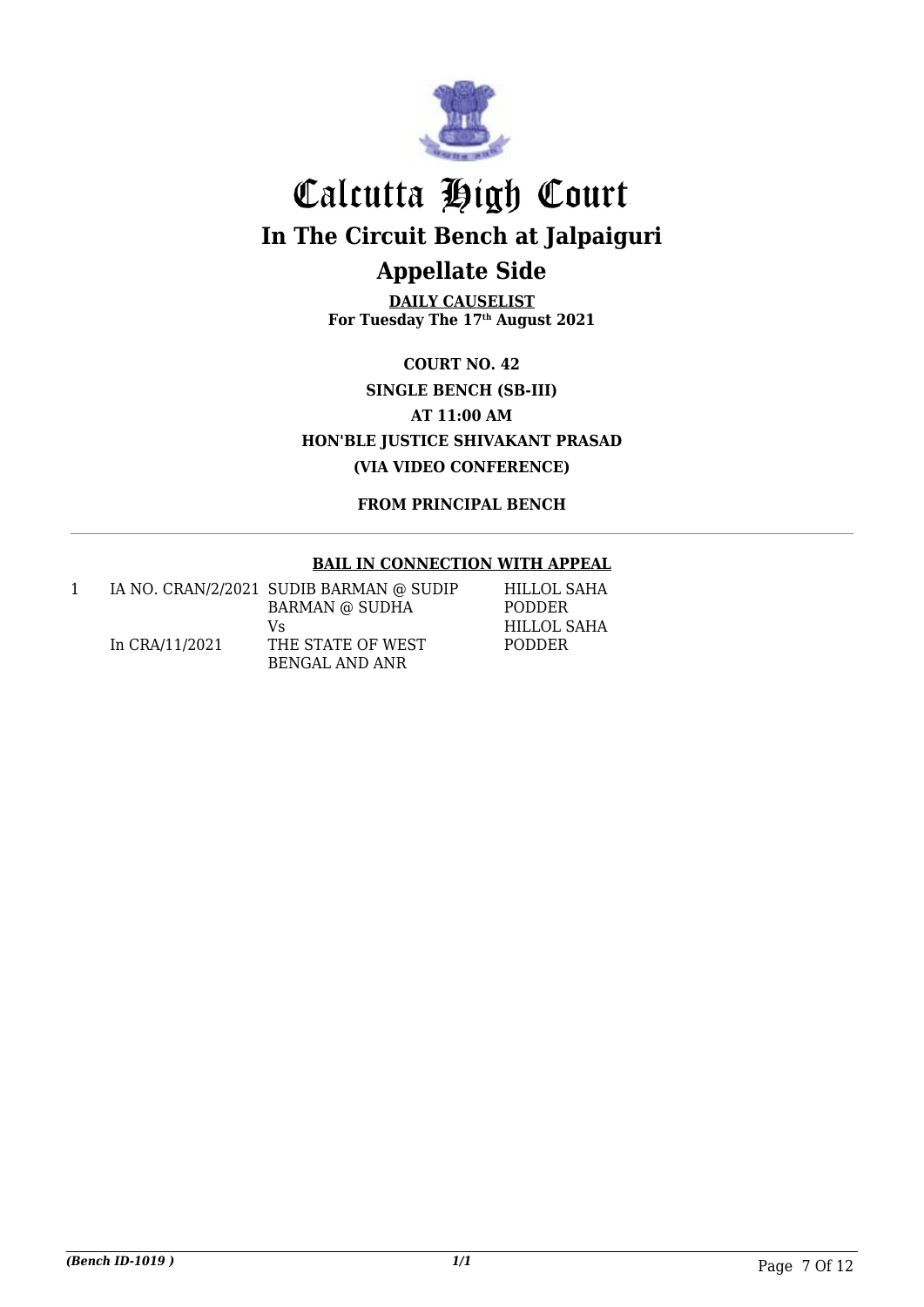

**DAILY CAUSELIST For Tuesday The 17th August 2021**

**COURT NO. 13**

### **SINGLE BENCH (SB-IV)**

**HON'BLE JUSTICE RAJASEKHAR MANTHA**

| 1 | WPA/1113/2021 | <b>SRI HIRENDRANATH ROY</b><br>VS<br>THE STATE OF WEST<br>BENGAL AND ORS | DEBASISH<br><b>MUKHOPADHYAY</b> |
|---|---------------|--------------------------------------------------------------------------|---------------------------------|
| 2 | WPA/1166/2021 | <b>AVIJIT BISWAS</b><br>VS<br>STATE OF WEST BENGAL<br>AND ORS.           | <b>ABHIJIT SARKAR</b>           |
| 3 | WPA/1167/2021 | <b>BABU NANDA MISHRA</b><br>VS<br>STATE OF WEST BENGAL<br>AND ORS.       | KAUSTUV SHOME                   |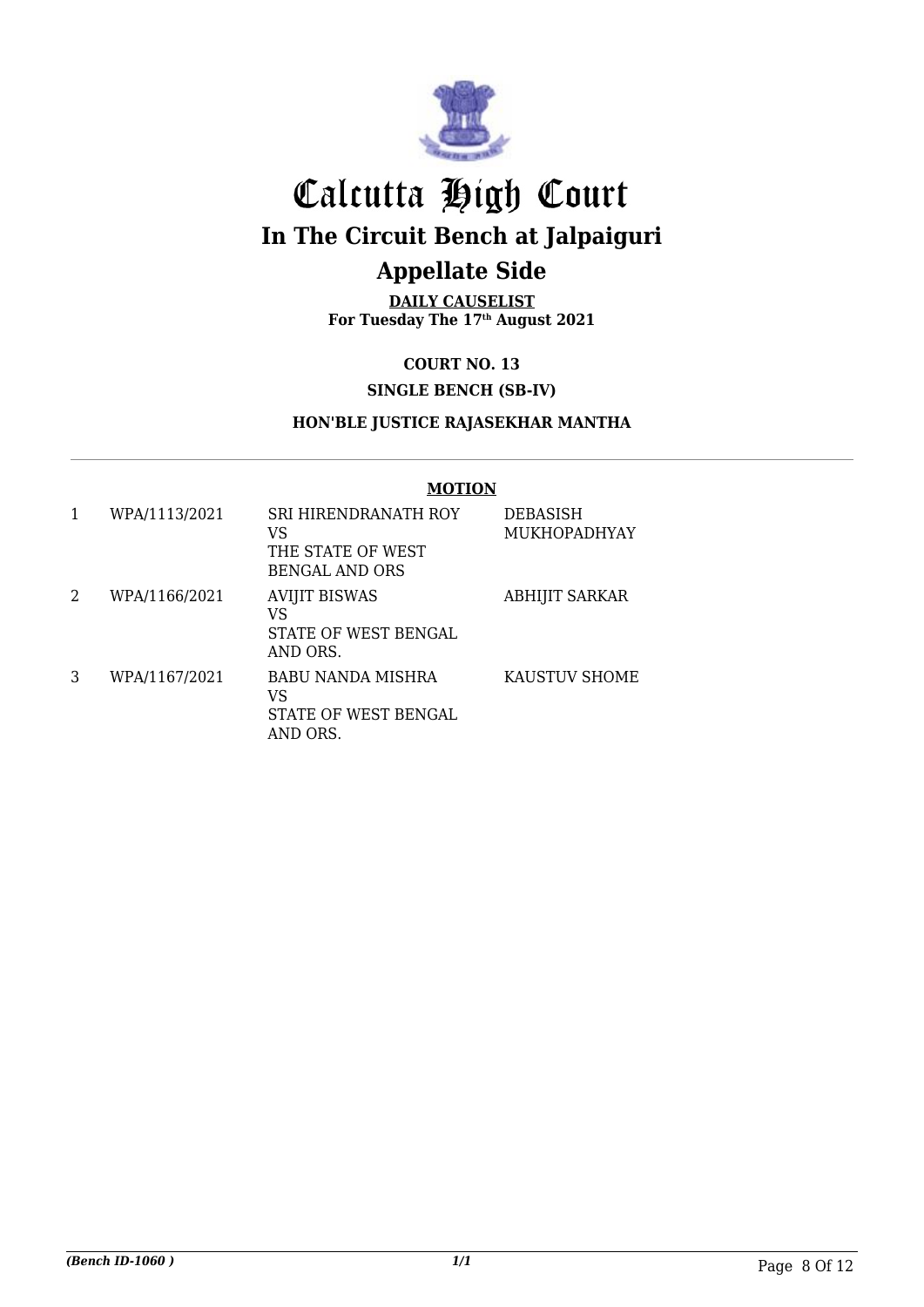

**DAILY CAUSELIST For Tuesday The 17th August 2021**

**COURT NO. 19 SINGLE BENCH (SB-VIII) AT 11:00 AM HON'BLE JUSTICE SHAMPA SARKAR (VIA VIDEO CONFERENCE)**

**FROM PRINCIPAL BENCH**

| WPA/1068/2021<br>(WPA/614/2021 File VS)<br>Not Here) | REKHA DHAR<br>STATE OF WEST BENGAL<br>AND ORS.           | JOYJIT DUTTA      |
|------------------------------------------------------|----------------------------------------------------------|-------------------|
| wt2 WPA/614/2021                                     | LALCHAND ORAON<br>VS<br>STATE OF WEST BENGAL<br>AND ORS. | PALLAV CHATTERIEE |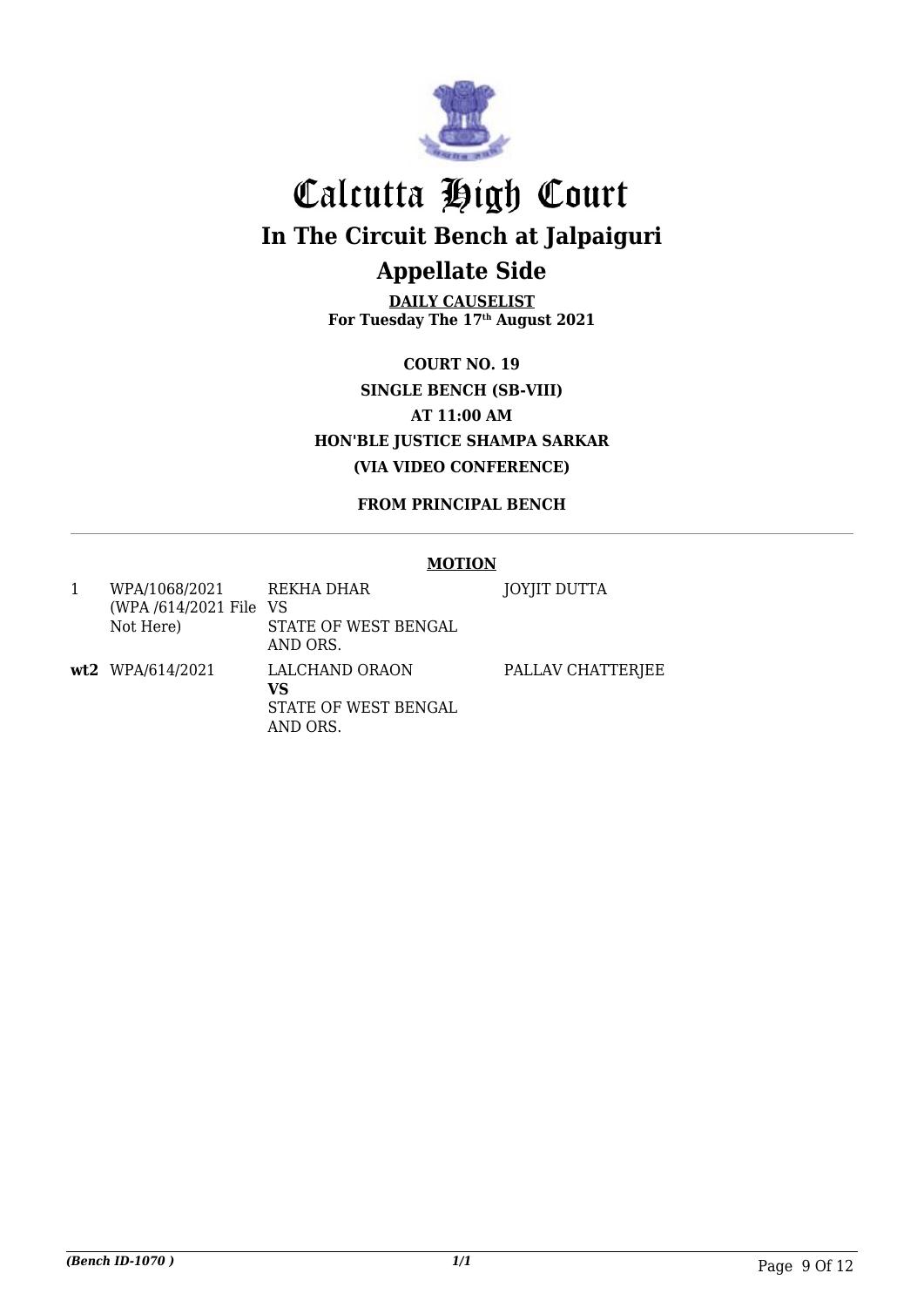

**DAILY CAUSELIST For Tuesday The 17th August 2021**

**COURT NO. 10 SINGLE BENCH (SB - IX) AT 11:00 AM HON'BLE JUSTICE RAVI KRISHAN KAPUR (VIA VIDEO CONFERENCE)**

### **FROM PRINCIPAL BENCH**

| 1 | WPA/1132/2021 | <b>SUNIYA DAS</b><br><b>VS</b><br>Union of India AND ORS                                      | <b>ARINDAM DAS</b> |
|---|---------------|-----------------------------------------------------------------------------------------------|--------------------|
| 2 | WPA/1133/2021 | <b>BINODINI ROY</b><br><b>VS</b><br>Union of India AND ORS                                    | ARINDAM DAS        |
| 3 | WPA/1130/2021 | PROSENJIT DAS<br><b>VS</b><br>Union of India AND ORS                                          | ARINDAM DAS        |
| 4 | WPA/1092/2021 | <b>SMT MAMATA</b><br>SARKAR(BHADURI) AND<br><b>ANR</b><br><b>VS</b><br>Union of India AND ORS | TANMOY KAR         |
|   |               | <b>SPECIALLY FIXED MATTERS</b>                                                                |                    |
|   |               |                                                                                               |                    |
| 5 | WPA/1126/2021 | <b>DULAL KRISHNA DAS</b><br><b>VS</b><br>Union of India AND ORS                               | <b>ARINDAM DAS</b> |
| 6 | WPA/1125/2021 | <b>SAMPA BASU</b><br><b>VS</b><br>Union of India AND ORS                                      | <b>ARINDAM DAS</b> |
| 7 | WPA/1127/2021 | NILKAMAL ROY<br><b>VS</b><br>Union of India AND ORS                                           | <b>ARINDAM DAS</b> |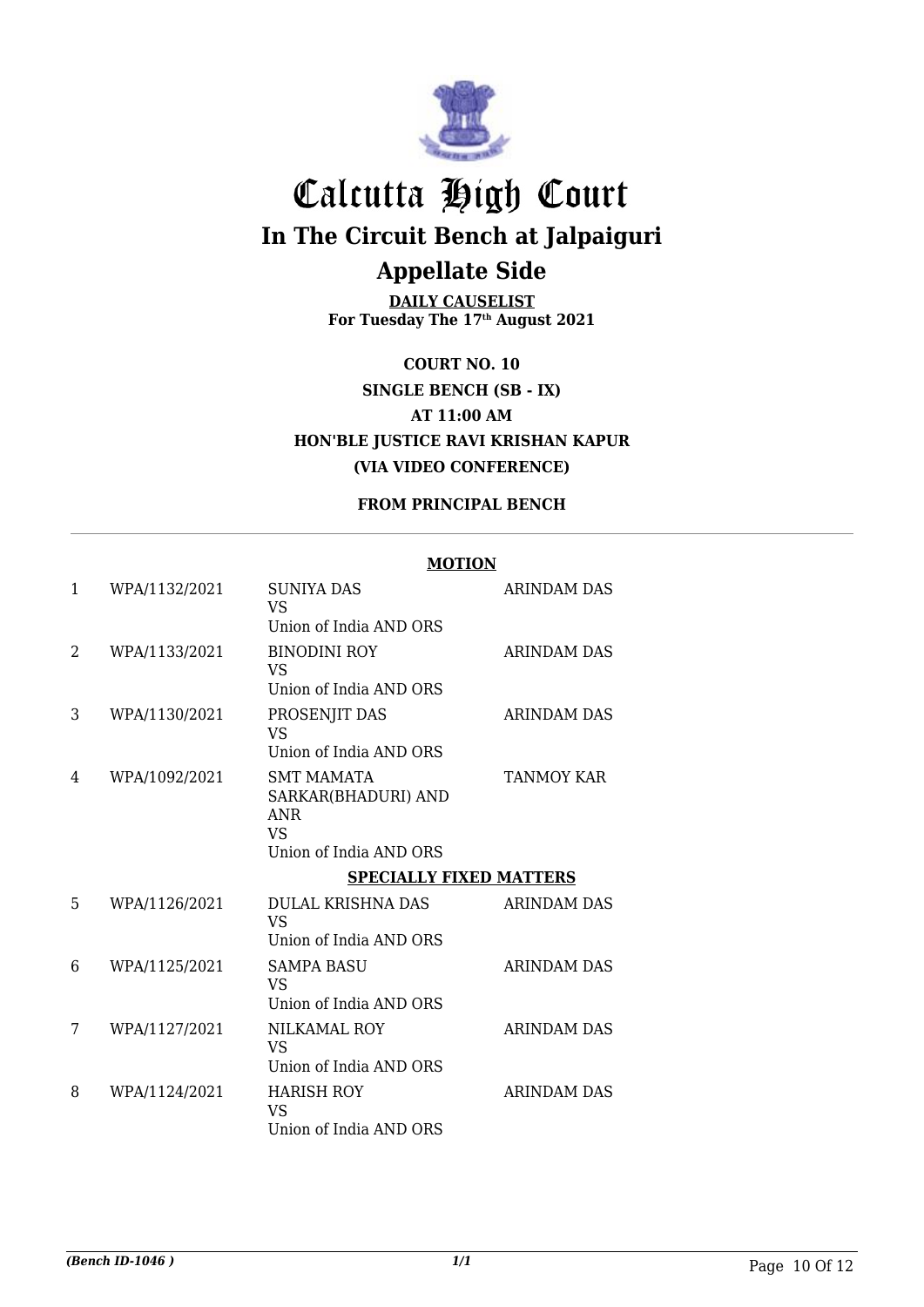

**DAILY CAUSELIST For Tuesday The 17th August 2021**

**COURT NO. 2 SINGLE BENCH (SB- XIV) AT 11:00 AM HON'BLE JUSTICE MD. NIZAMUDDIN (VIA VIDEO CONFERENCE)**

**FROM PRINCIPAL BENCH**

### **MOTION**

1 WPA/1128/2021 (N.T.W)

CHANDAN CHATTERJEE VS Union of India AND ORS

PROTYUSH **CHATTERJEE**